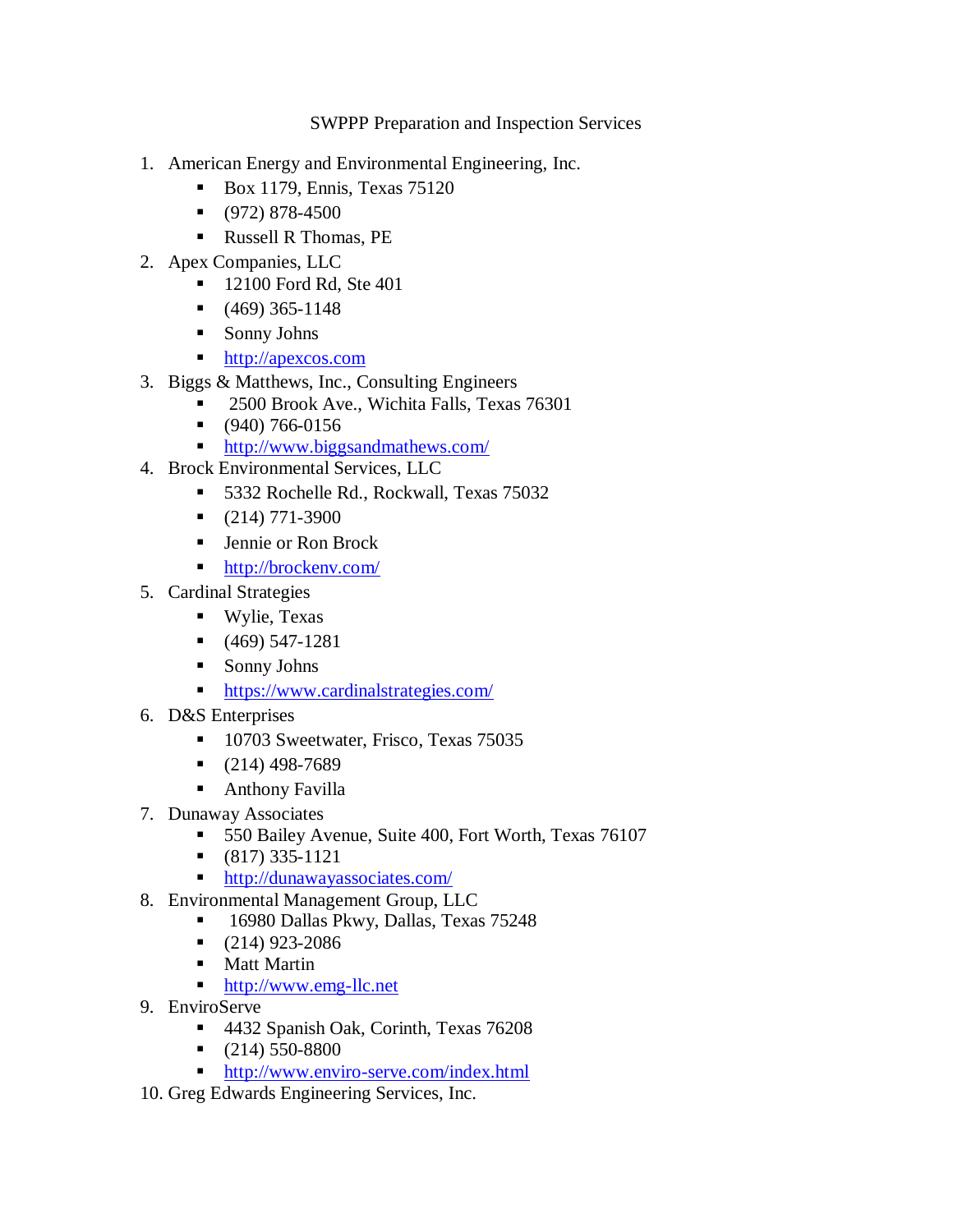- 1621 Amanda Court, Ponder, Texas 76259
- $(940)$  482-2907
- Greg Edwards, PE
- <http://www.gees.us/>
- 11. JDJR Engineers and Consultants, Inc.
	- 2500 Texas Drive, Suite 100, Irving, Texas 75062
	- $\bullet$  (972) 252-5357
	- $\blacksquare$  Jim Dewey, Jr
	- <http://www.jdjrengineers.com/>
- 12. KJE Environmental & Civil Engineering
	- 500 Moseley Road, Cross Roads, Texas 76227
	- $\bullet$  (940) 387-0805
	- Kevin Ware
	- www.kjenvironmental.com/
- 13. Meade Servicing Group, Inc.
	- 125 National Dr., Rockwall, Texas 75032
	- $(469) 628-8089$
	- Jim Meade
	- <http://meadegroup.net/>
- 14. Merit Professional
	- P.O. Box 271712, Flower Mound, Texas 75027
	- $\bullet$  (214) 998-9455
	- Clint Vinson
	- <http://www.meritprofessional.com/>
- 15. SWPPP Inspections, Inc.
	- PO Box 496987, Garland, Texas 75049
	- $\bullet$  (972) 530-5307 or (972) 762-0850
	- Don Wims; Jeremy Haynes
	- <http://swppp.com/>
- 16. Terradyne Group, LLC
	- PO Box 867251, Plano, Texas 75086
	- $\bullet$  (214) 878-7392
	- Gary Talley
	- <http://www.terradyne.org/>
- 17. Trinity Green
	- 751 Hebron Parkway, Suite 225, Lewisville, Texas 75067
	- $\bullet$  (214) 446-9500
	- C.J. McCormick
	- <http://www.trinitygrn.com/>
- 18. VRX, Inc.
	- 25000 N. Dallas Parkway, Suite 450, Plano, TX, 75093